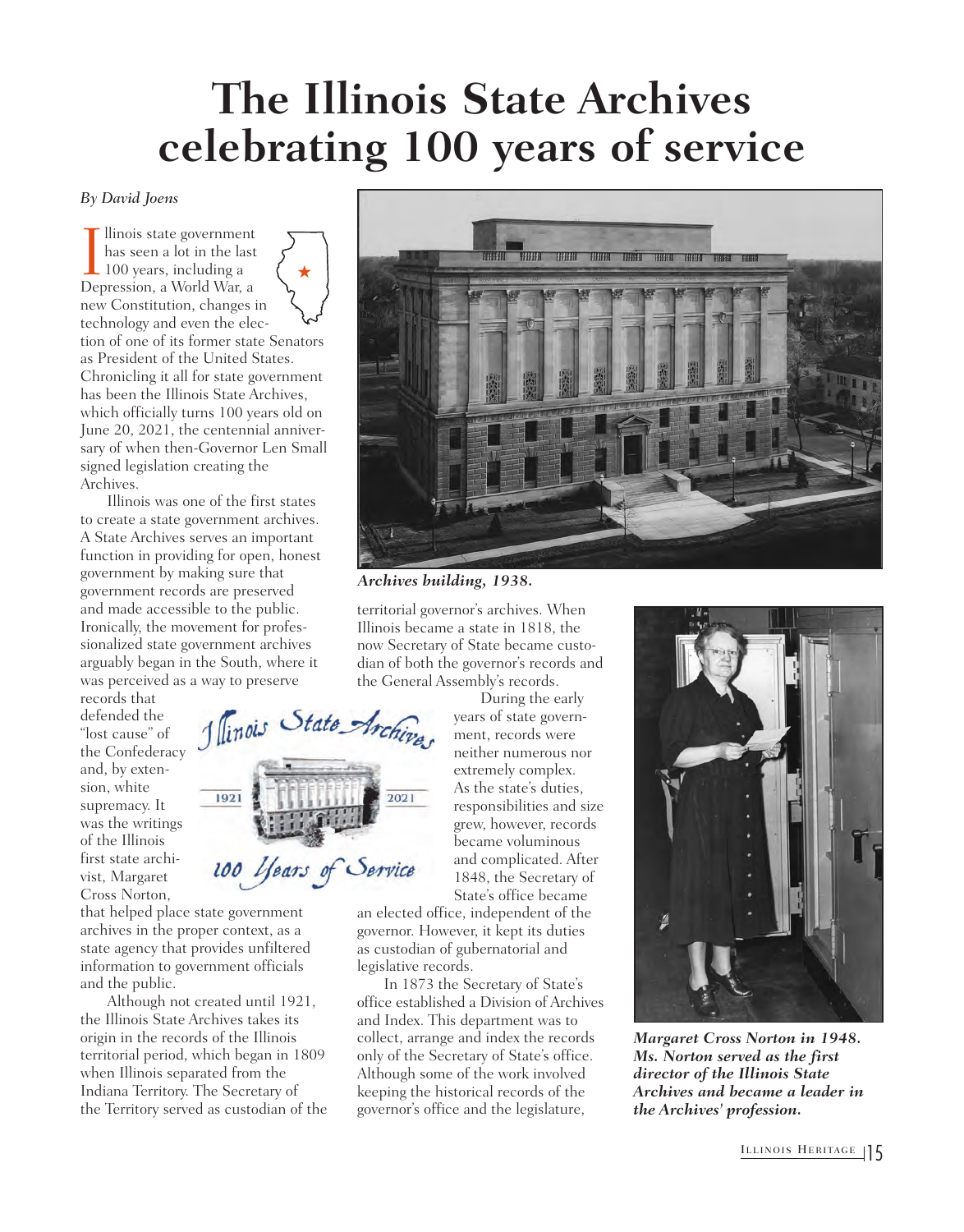

*Construction, November 27, 1936.*

most of the work involved the day-today operations of state government. Gradually that work of filing correspondence, recording election returns, and publishing session laws and legislative journals led to dropping archives from the division's title and to this day it is known as the Index Department.

When today's State Archives was established in 1921, it was made a part of the State Library, a department under the Secretary of State's office. Its offices and storage areas were located in the basement of the capitol. Secretary of State Louis Emmerson appointed Margaret Cross Norton as the first state archivist.

Ms. Norton found that many capitol and she made it her mission to state records were kept haphazardly throughout the find and preserve these records. In describing basement storage areas in the capitol, Ms. Norton noted that the flooring "had never been paved; there were six inches of dust on the floor which sometimes was that much mud when it would rain." Besides the unfavorable environmental conditions, rodents and bugs were also a concern.

When searching for records in the capitol, Ms. Norton carried a pipe so "whenever a rat came and looked at me, I'd bang on whatever was nearest with that pipe and scare him off." Fortunately, for Ms. Norton, she did not have to work in these conditions for long, as in June 1923 the Archives Division moved to the newly opened

Centennial Building (now known as the Howlett Building), which was home to the State Library.

One of Ms. Norton's earliest accomplishments came in 1925, when the General Assembly approved legislation authorizing the Archives to accept records from all state officials. However, as soon as Ms. Norton had assembled a substantial volume of records, storage at the Centennial Building became a problem. Archives are heavier than library materials and floor load capacities in the Centennial Building were inadequate. Also, the building's temperature and humidity controls and its security levels were inadequate for the storing of permanent records. In addition, many state records were still housed outside of the archives.

Ms. Norton began to advocate hold the state's records. In 1934 the for the construction of a building built specifically to state arsenal at the corner of Second and Monroe streets in Springfield burned down, causing the loss of soldiers' World War I bonus application records which were stored there. Ms. Norton used this disaster effectively to lobby for a secure Archives Building.

At the 1935 session of the General Assembly, Secretary of State Edward J. Hughes requested funds for the erec-



*Margaret Cross Norton at her desk in 1957.*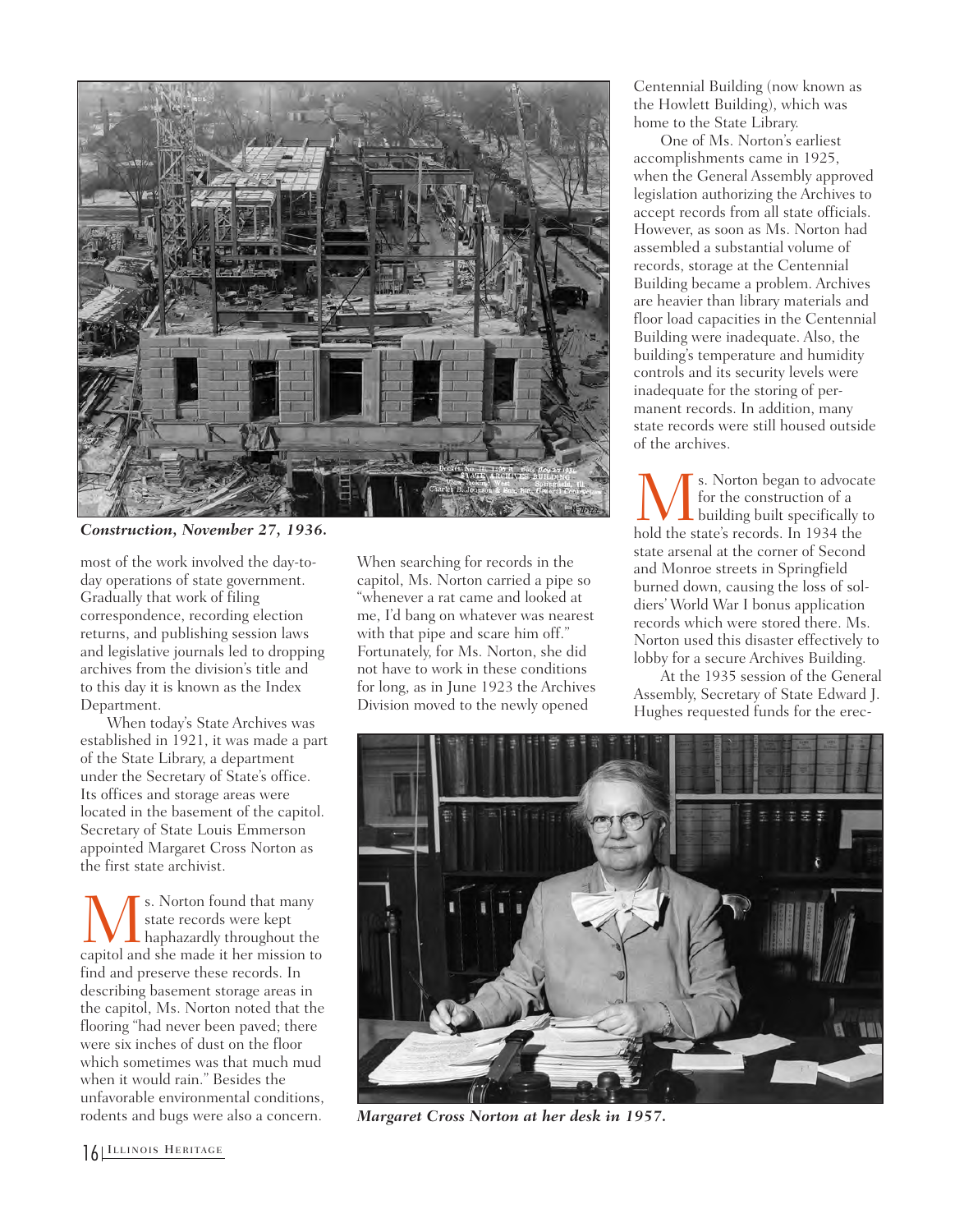

*Norton building, 2020.*

tion of a State Archives Building on the grounds of the capitol complex. The funding bill passed and the General Assembly appropriated \$500,000 for the new structure. The federal Public Works Administration contributed an additional \$320,000 to the project. Ground was broken in 1936 and the building opened in 1938. This new Archives Building, constructed to Margaret Cross Norton's specifications, was the most modern archives building in the United States and only the third building in the country specifically built to be an archives.

The building measures one<br>hundred and fifty-two feet in<br>length, sixty-seven feet in<br>depth, and about one hundred feet in hundred and fifty-two feet in length, sixty-seven feet in height. Since the building is a records storage building and not an office building, the considerable weight of the records was given serious consideration. The building is carried on caissons sunk thirty-five feet to bedrock with the rear vaults built on their own caisson foundations. Architecturally, the building harmonizes with other buildings in the capitol complex, especially the Howlett Building. It is constructed of solid masonry faced with Indiana limestone.

All space not required for archival

administration is devoted to vaults designed to give maximum protection to records. There are no windows in any of the vaults, which occupy the center rear and the upper floors. The building contains twelve stack levels with a total storage capacity for more than 80,000 cubic feet of records. Commercial-type steel filing cabinets and standard library-type steel bracket shelves are used for storing records. The six-drawer high steel filing cabinets, designed specifically to meet Illinois requirements, were purchased after exhaustive factory tests conducted under the personal supervision of Ms. Norton. The fact that the Illinois State Archives Building is considered exceptional in terms of security and fire safety was made evident by the National Archives' contingency plans during World War II. If the nation's capital had to be evacuated, the National Archives planned to send its most valuable treasures to the Illinois State Archives.

In 1995, the state honored Ms. Norton by naming the Archives Building the Margaret Cross Norton Building, making it the first building on the capitol complex to be named after a woman. At a time when very few women were in the field, Ms. Norton became a leader in the

Archives profession. She helped found the national Society of American Archivists and served terms as both its president and journal editor. A book of her collected writings on Archival theory and practice published after her retirement became a standard textbook in archival classes at colleges and universities throughout the country.

Ms. Norton's last great accomplishment as head of the Illinois State Archives came with her assisting in the General Assembly passing the 1957 State Records Act. This act placed the Archives in charge of records management for state agencies under both the Executive and Judicial branches of government, giving it an important role in deciding what state records had permanent value and had to come to the Archives. The legislature passed a Local Records Act in 1961, which gave the State Archives similar responsibilities over units of local government.

The State Records Act allowed<br>the Archives to create a micro<br>graphics section to microfilm<br>(and now scan) records for state the Archives to create a micrographics section to microfilm (and now scan) records for state agencies. The act also allowed the Archives to open a records center, to provide state agencies with free storage space to keep their long-term, but not permanent, records. The State Records Center, located in Springfield, now houses more than 120,000 cubic feet of records, or about 60% more material than the 75,000 cubic feet of records now housed at the Margaret Cross Norton Building.

In 1976, under the leadership of Archives director John Daly, the Archives created the Illinois Regional Archives Depository (IRAD) system, which allows participating units of local government to store their permanent records off-site at one of seven state universities. The Archives hires graduate students at each of the schools and trains them in archival methods. These student interns provide archival maintenance to the records and reference services to researchers. Originally opened at Northern, Southern, Eastern, Western, Sangamon State (now University of Illinois at Springfield) and Illinois State universities, the program expanded in 1990 to include Northeastern Illinois